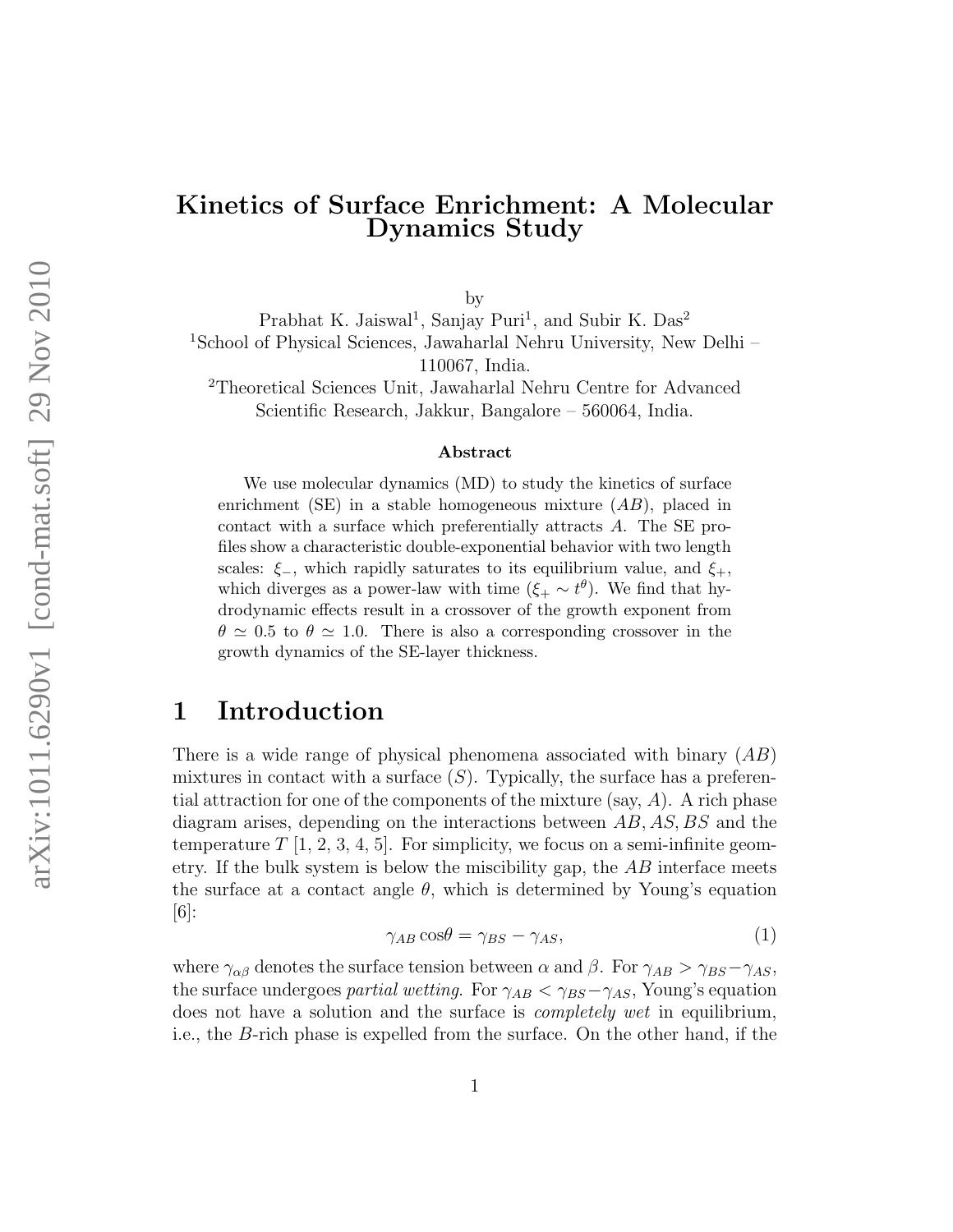bulk system is above the miscibility gap, there will be no macroscopic phase separation. Nevertheless, the surface is enriched in the preferred component – the degree of enrichment depends upon various interaction strengths. Both the problems of wetting and surface enrichment are of great scientific and technological importance.

We have a long-standing interest in the kinetics of mixtures at surfaces. Again, a rich set of problems arises in this context. Consider a homogeneous AB mixture (at high temperatures,  $T = \infty$ ) placed in contact with a flat surface (located at  $z = 0$ ) which prefers A. If the system is suddenly quenched below the miscibility gap at time  $t = 0$ , it undergoes phase separation in the bulk [7, 8], and segregates into A-rich and B-rich domains. Simultaneously, the surface is wetted by  $A$ . The interplay of these two kinetic processes, i.e., phase separation and wetting, results in surface-directed spinodal decomposition (SDSD) waves which originate at the surface and propagate into the bulk. There has been intense experimental [9, 10, 11, 12] and theoretical [13, 14, 15] interest in SDSD. Alternatively, we can consider quenches to temperatures above the miscibility gap or to the metastable region of the phase diagram [16]. In this case, the mixture is stable and continues to be homogeneous for large z. However, the surface becomes enriched in the preferred component, resulting in a time-dependent surface-enrichment (SE) profile, which propagates into the bulk. This phenomenon of SE is well known in the context of polymer blends [17, 18, 19, 20, 21, 22] and biopolymer mixtures [23], binary alloys [24, 25], and the wetting of surfaces of fluids [4, 26].

In this paper, we undertake a comprehensive molecular dynamics (MD) study of the kinetics of SE. This paper has two primary goals. First, we would like to test the theoretical results for enrichment kinetics (summarized later) via a realistic microscopic MD simulation. The available numerical studies of this problem have focused on Langevin simulations of phenomenological models. Second, we would like to examine whether hydrodynamic effects (which are naturally incorporated in our MD simulations) have any effect on SE kinetics. After all, many experiments in this area involve fluid mixtures or polymer mixtures, where velocity fields play a significant role. In the context of phase-separation kinetics, we know that hydrodynamic effects drastically alter the late-stage dynamics – both without surfaces  $[8, 7, 27, 28, 29]$  and with surfaces [30, 31, 32].

This paper is organized as follows. Section 2 describes the details of our MD simulations. In Sec. 3, we present comprehensive numerical results and compare them with theoretical predictions. Finally, Sec. 4 concludes this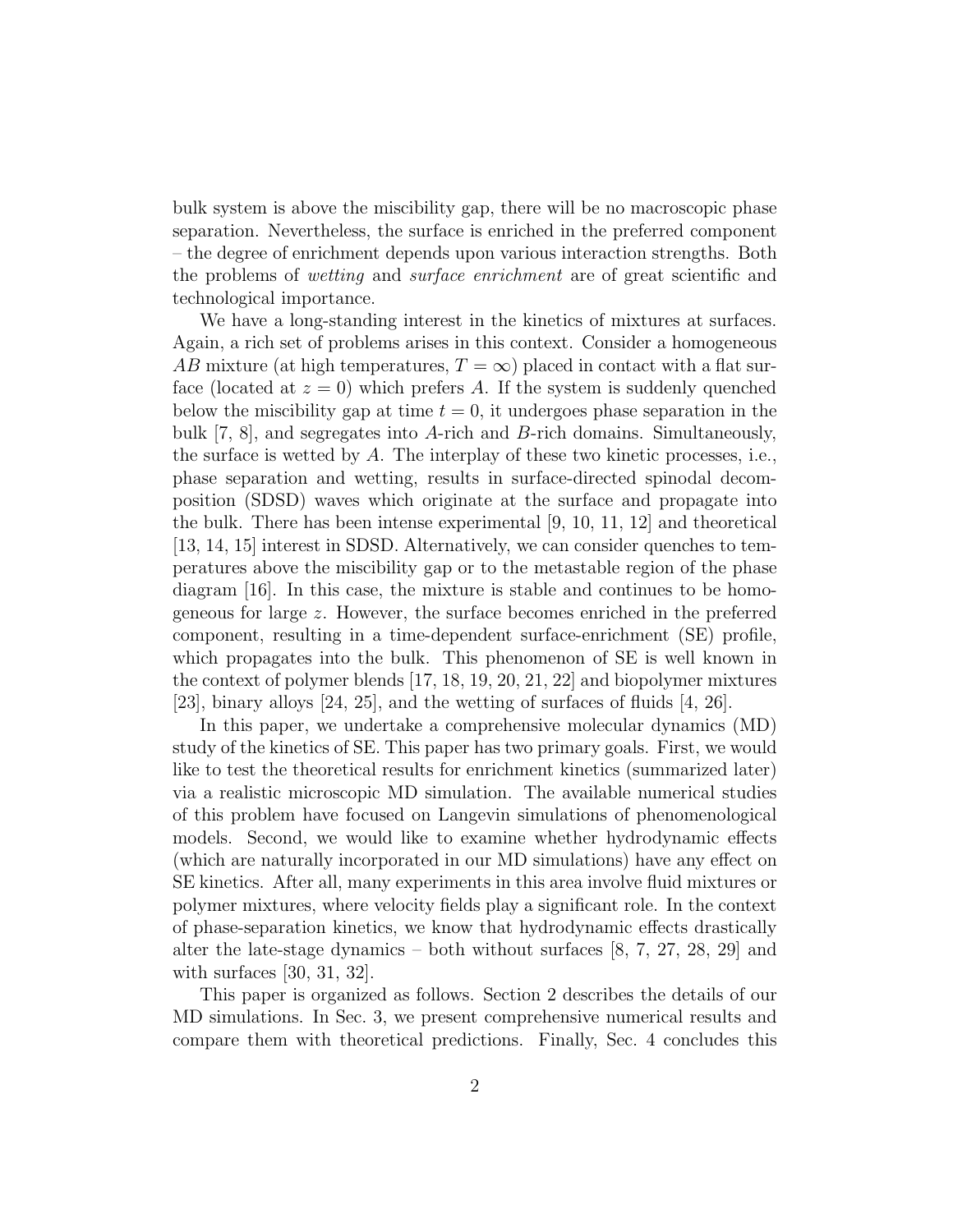paper with a summary and discussion.

## 2 Details of Molecular Dynamics Simulations

Following Das et al. [33], we consider a binary  $(AB)$  fluid mixture of point particles confined in a rectangular box of volume  $V = L \times L \times D$ . We apply periodic boundary conditions in the  $x$  and  $y$  directions, while impenetrable walls or surfaces are present at  $z = 0$  and  $z = D$ . These surfaces give rise to an integrated Lennard-Jones (LJ) potential  $(\alpha = A, B)$ :

$$
u_w(z) = \frac{2\pi n \sigma^3}{3} \left[ \frac{2\epsilon_r}{15} \left( \frac{\sigma}{z'} \right)^9 - \delta_\alpha \epsilon_a \left( \frac{\sigma}{z'} \right)^3 \right],\tag{2}
$$

where n is the reference density of the fluid, and  $\sigma$  is the LJ diameter of the particles. In Eq. (2),  $\epsilon_r$  and  $\epsilon_a$  are the strengths of the repulsive and attractive parts of the wall potentials. For the wall at  $z = 0$ , we choose  $\delta_A = 1$  and  $\delta_B = 0$ , so there is only a repulsion for B particles, while A particles are attracted at large distances and repelled at short distances. For the wall at  $z = D$ , we set  $\delta_A = \delta_B = 0$ , so that both A and B particles feel only repulsion. Further,  $z' = z + \frac{\sigma}{2}$  for the wall at  $z = 0$ , and  $z' = D + \frac{\sigma}{2} - z$ for the wall at  $z = D$ . Therefore, the singularities of  $u_w(z)$  do not occur within the box range  $0 \le z \le D$ , but rather at  $z = -\sigma/2$  and  $z = D + \sigma/2$ , respectively.

The particles in the system interact with LJ potentials:

$$
u(r_{ij}) = 4\epsilon_{\alpha\beta} \left[ \left(\frac{\sigma}{r_{ij}}\right)^{12} - \left(\frac{\sigma}{r_{ij}}\right)^{6} \right],\tag{3}
$$

where  $r_{ij} = |\vec{r}_i - \vec{r}_j|$ ;  $\alpha, \beta = A, B$ . The energy scales are

$$
\epsilon_{AA} = \epsilon_{BB} = 2\epsilon_{AB} = \epsilon,\tag{4}
$$

for which the equilibrium phase behavior is well studied [34, 35, 36]. We use the truncated, shifted and force-corrected LJ potential with  $r_{ij} = r_c = 2.5\sigma$ [37]. We consider the case with equal numbers of A and B particles ( $N_A =$  $N_B = N/2$ , and their masses are set to be equal,  $m_A = m_B = m = 1$ . We also set  $\sigma = 1$ ,  $\epsilon = 1$  and  $k_B = 1$ , such that the MD time unit is

$$
t_0 = \left(\frac{m\sigma^2}{48\epsilon}\right)^{1/2} = \frac{1}{\sqrt{48}}.\tag{5}
$$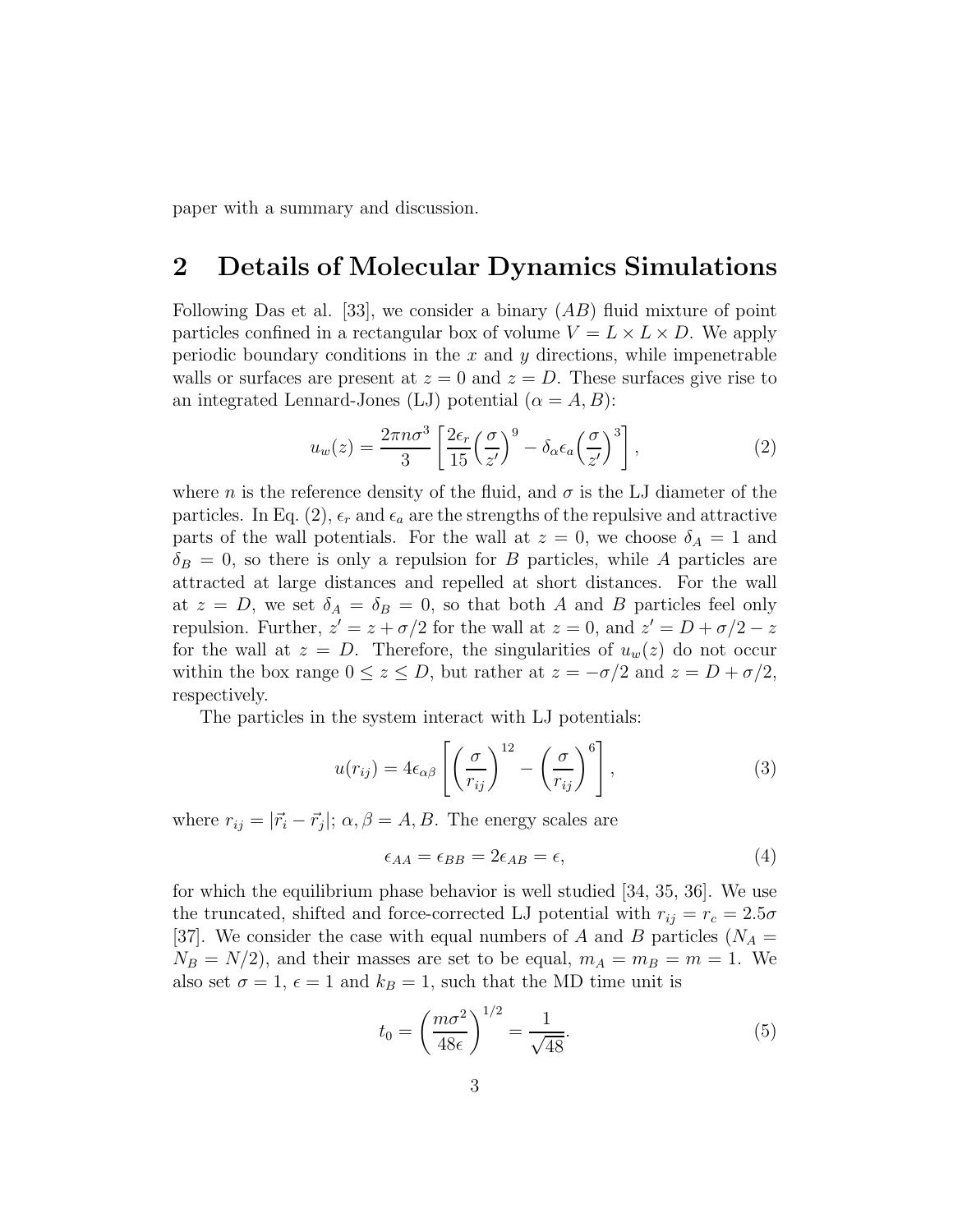We work with a high-density liquid having  $n = N/V = 1$ , which makes the system incompressible. Notice that crystallization is not a problem at the temperatures of interest. Finally, simulations were run for three surface energy strengths –  $\epsilon_a = 1.2, 2.0, 3.0$  with  $\epsilon_r = 0.5$ .

For our study, we chose  $L = 32$  and  $D = 64$  ( $N = 66536$  particles). As the bulk remains homogeneous, the lateral size  $L$  (in the  $x, y$  directions) is not severely constrained. However, in the direction perpendicular to the surface located at  $z = 0$ , we need sufficiently large D to ensure decay of the enrichment profiles as  $z \to D$ . For the range of times studied here  $(t \leq 7000)$ , test runs with other linear dimensions showed that  $D = 64$  is large enough to eliminate finite-size effects, within the limits of our statistical accuracy. For a smaller system size  $(D = 32)$ , we encounter finite-size effects by  $t \approx 3000$ . The statistical quantities presented here were obtained as averages over 50 independent runs. The MD runs were carried out using the standard Verlet velocity algorithm [38], with a time-step  $\Delta t = 0.07$  in MD units given by Eq.  $(5)$ , and the Nosé-Hoover thermostat [38]. We prepared the homogeneous initial state for a run by equilibrating the mixture of  $N$  particles at high  $T$ , in the specified volume with periodic boundary conditions in all directions. At time  $t = 0$ , the system is quenched to  $T = 2.0 \approx 1.41T_c$  ( $T_c \approx 1.423$ ) [35, 36], and surfaces are introduced at  $z = 0, D$ .

# 3 Theoretical Background and Numerical Results

We are interested in the time-dependent morphology which arises during SE. We characterize the morphology via laterally-averaged depth profiles and their various properties, e.g., surface value of order parameter, zero-crossings, moments, etc. Before proceeding, it is useful to summarize theoretical results in this context.

## 3.1 Theoretical Background

Jones et al. [18, 19] have studied the kinetics of SE for polymer mixtures, and found that the enrichment profiles are characterized by diffusive length scales. Numerical studies of this problem (with both short-ranged and long-ranged surface fields) have been conducted by Jiang and Ebner [39] using MC simulations, and Toral and Chakrabarti [40] via Langevin simulations. Binder and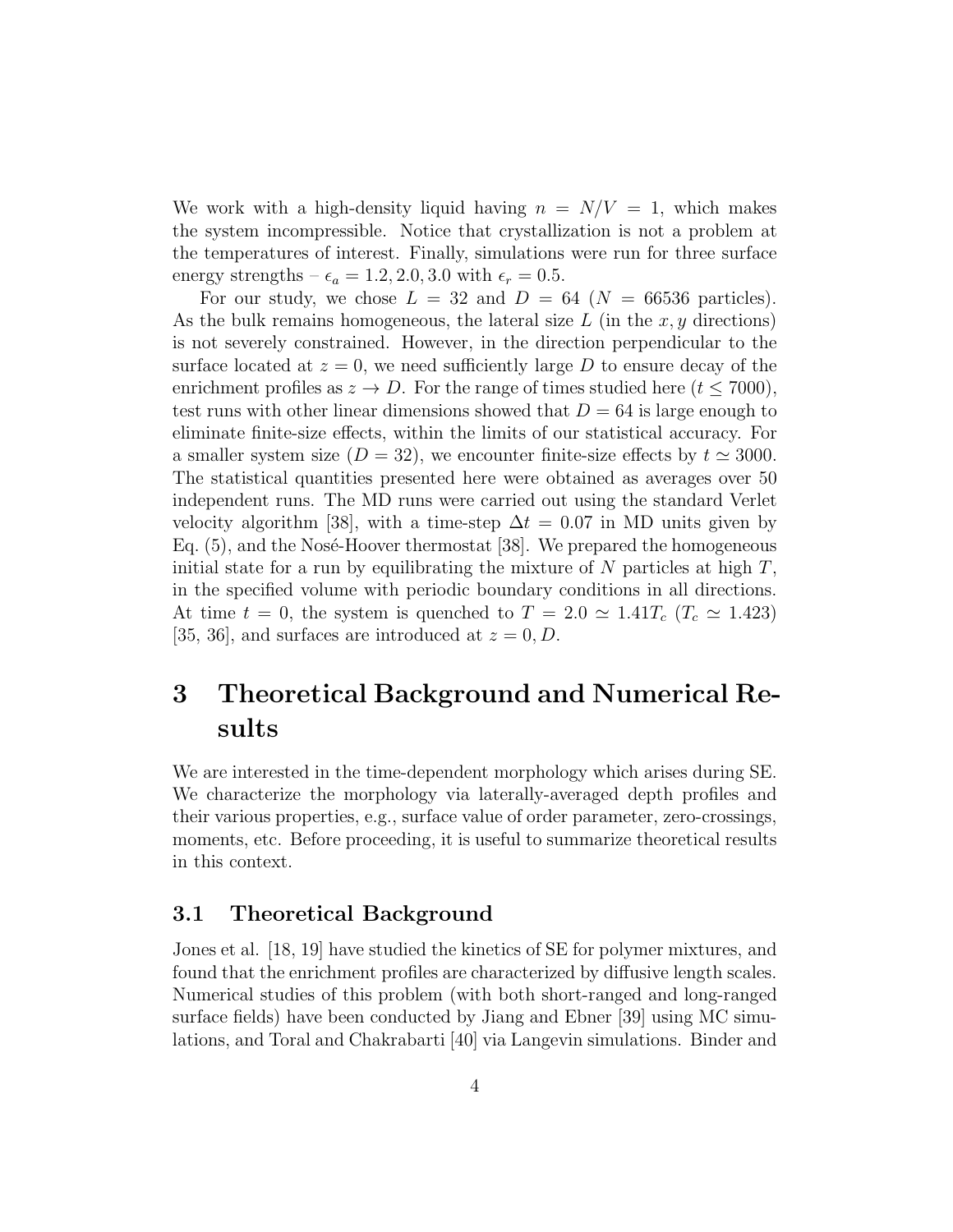Frisch [41] studied SE in a linearized Ginzburg-Landau (GL) model with a delta-function (short-ranged) surface potential. Their GL model was derived by coarse-graining the Kawasaki spin-exchange kinetic Ising model in the presence of a surface. Their results are expected to be valid in the weak-field regime, where the concentration variations are sufficiently weak that nonlinear effects can be neglected. Puri and Frisch (PF) [42] have also studied the case with a short-ranged surface potential in the framework of a linear theory. They also undertook Langevin simulations of the corresponding GL model for both weak and strong surface fields. In the latter case, linear theory is no longer applicable as the order parameter value at the surface becomes appreciably large. PF demonstrated that the morphological features predicted by linear theory are also seen in the nonlinear regime. These results were extended to the case with an arbitrary surface potential  $V(z)$  by Frisch et al. (FPN) [43]. Here, we briefly summarize the results of PF and FPN.

Let us first discuss the modeling of segregation kinetics at surfaces [14, 15]. The bulk order parameter satisfies the Cahn-Hilliard (CH) equation:

$$
\frac{\partial}{\partial t}\phi(\vec{\rho}, z, t) = -\nabla^2 \Big[ \text{sgn}(T_c - T)\phi - \phi^3 + \frac{1}{2}\nabla^2 \phi - V(z) \Big], \quad z > 0. \tag{6}
$$

Here, all the quantities have been rescaled into dimensionless units [44]. The order parameter  $\phi(\vec{r}, t) \simeq n_A(\vec{r}, t) - n_B(\vec{r}, t)$ , where  $n_\alpha(\vec{r}, t)$  denotes the density of species  $\alpha$  at space-point  $\vec{r}$  and time t. We have decomposed coordinates as  $\vec{r} \equiv (\vec{\rho}, z)$ , where  $\vec{\rho}$  and z denote coordinates parallel and perpendicular to the surface located at  $z = 0$ . The function sgn(x) = 1 for  $x > 0$  and -1 for  $x < 0$ . The surface potential  $V(z)$  ( $< 0$ ) is chosen so that it enriches the surface in A.

Equation (6) must be supplemented by two boundary conditions at  $z = 0$ , as it is a fourth-order partial differential equation. Since the surface value of the order parameter is not a conserved quantity, we assume a nonconserved relaxational kinetics with time-scale  $\tau_0$  for this quantity at the surface:

$$
\tau_0 \frac{\partial}{\partial t} \phi(\vec{\rho}, 0, t) = h_1 + g\phi(\vec{\rho}, 0, t) + \gamma \frac{\partial}{\partial z} \phi(\vec{\rho}, z, t) \Big|_{z=0} + \tilde{\gamma} \nabla_{\parallel}^2 \phi(\vec{\rho}, 0, t), \tag{7}
$$

where  $h_1 = -V(0)$ , and  $g, \gamma, \tilde{\gamma}$  are phenomenological parameters, which are related to the bulk correlation length [44]. Finally, we implement the no-flux boundary condition at the surface, which enforces order parameter conserva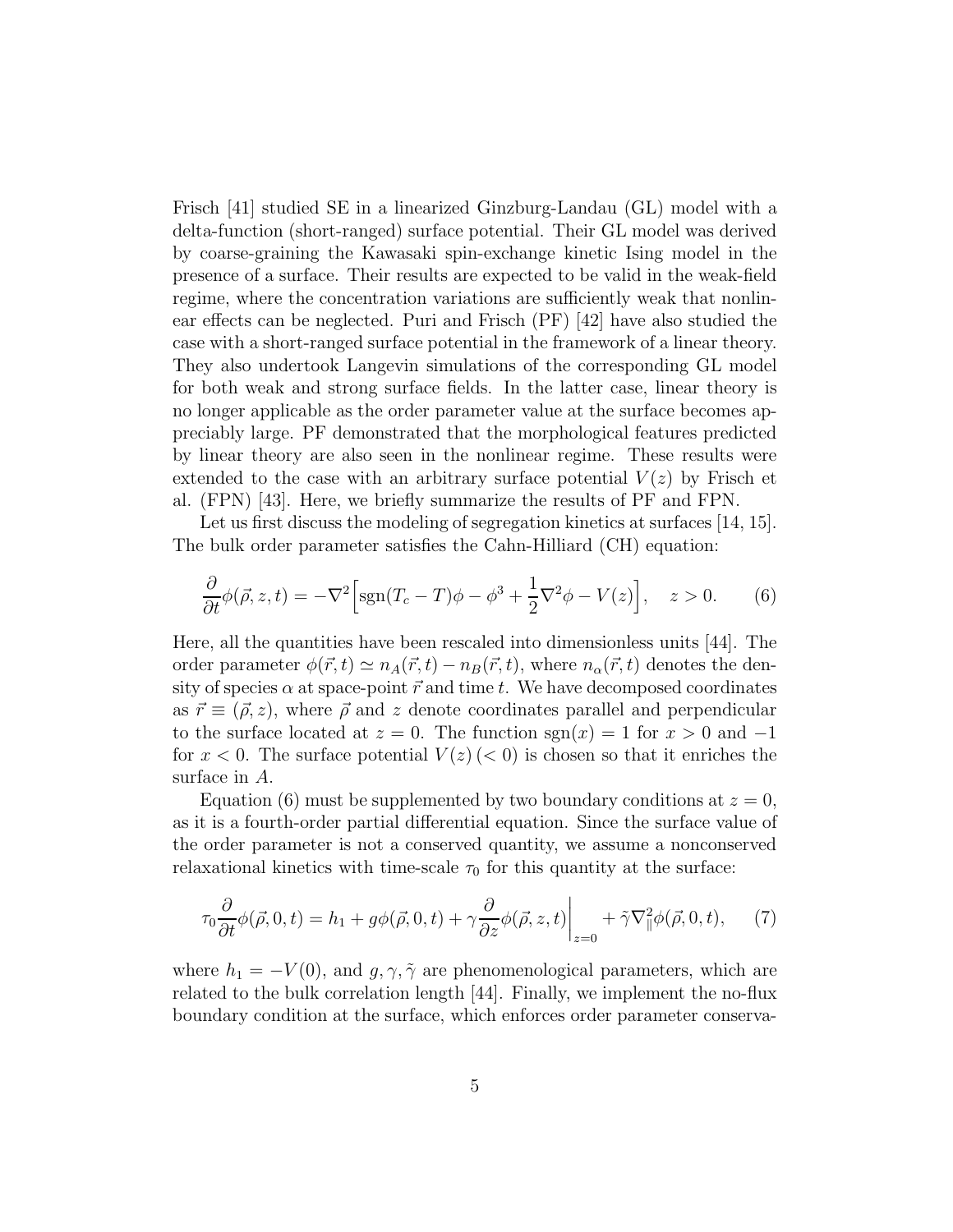tion:

$$
0 = \frac{\partial}{\partial z} \left[ \text{sgn}(T_c - T)\phi - \phi^3 + \frac{1}{2}\nabla^2 \phi - V(z) \right] \Big|_{z=0}.
$$
 (8)

Equations (6)-(8) describe both SDSD (when  $T < T_c$ ) and SE (when  $T > T_c$ ), as long as the dynamics is diffusive. This is appropriate for phase separation in solid mixtures or the early stages of segregation in polymer mixtures. However, most experiments involve fluid mixtures, where hydrodynamic effects play an important role in the intermediate and late stages of phase separation. At a phenomenological level, hydrodynamic effects can be incorporated via the Navier-Stokes equation for the velocity field – the resultant coupled equations are known as *Model H* [30, 45]. This must be supplemented by appropriate boundary conditions at the surfaces. Alternatively, one can consider microscopic models of fluid mixtures at a surface, which naturally incorporate the fluid velocity field. We adopt the latter strategy in this paper, and use MD simulations to study SE in fluid mixtures.

For reference, it is useful to summarize results for the diffusive case. We consider the model in Eqs. (6)-(8) for  $T > T_c$ , as we are interested in the kinetics of SE. In this case, the order parameter field remains homogeneous in the direction parallel to the surface, i.e., we can neglect the  $\vec{\rho}$ -dependence of the order parameter  $\phi(\vec{\rho}, z, t) \simeq \phi(z, t)$ . FPN have solved the linearized version of this model, which is appropriate when  $\phi$  is small and the  $\phi^3$ term can be neglected in Eqs. (6) and (8). Seeing that the bulk remains homogeneous, there is a significant enhancement of  $\phi$  only for  $z \simeq 0$ . Thus, the linearized model is valid for weak surface fields. In this case, the results of FPN are as follows.

The SE profiles have a double-exponential form [41]:

$$
\phi(z,t) \simeq B_-(t) e^{-z/\xi_-(t)} - B_+(t) e^{-z/\xi_+(t)},\tag{9}
$$

where the amplitudes  $B_-(t), B_+(t) > 0$ . Notice that the conservation constraint dictates that  $B_-\xi_-=B_+\xi_+$ . The quantities  $B_-(t)$  and  $\xi_-(t)$  rapidly saturate to their equilibrium values which depend on the surface potential:

$$
B_{-}(t) \simeq a_1,
$$
  
\n
$$
\xi_{-}(t) \simeq b_1.
$$
\n(10)

The other length scale  $\xi_{+}(t)$  grows diffusively with time, and  $B_{+}(t)$  shows a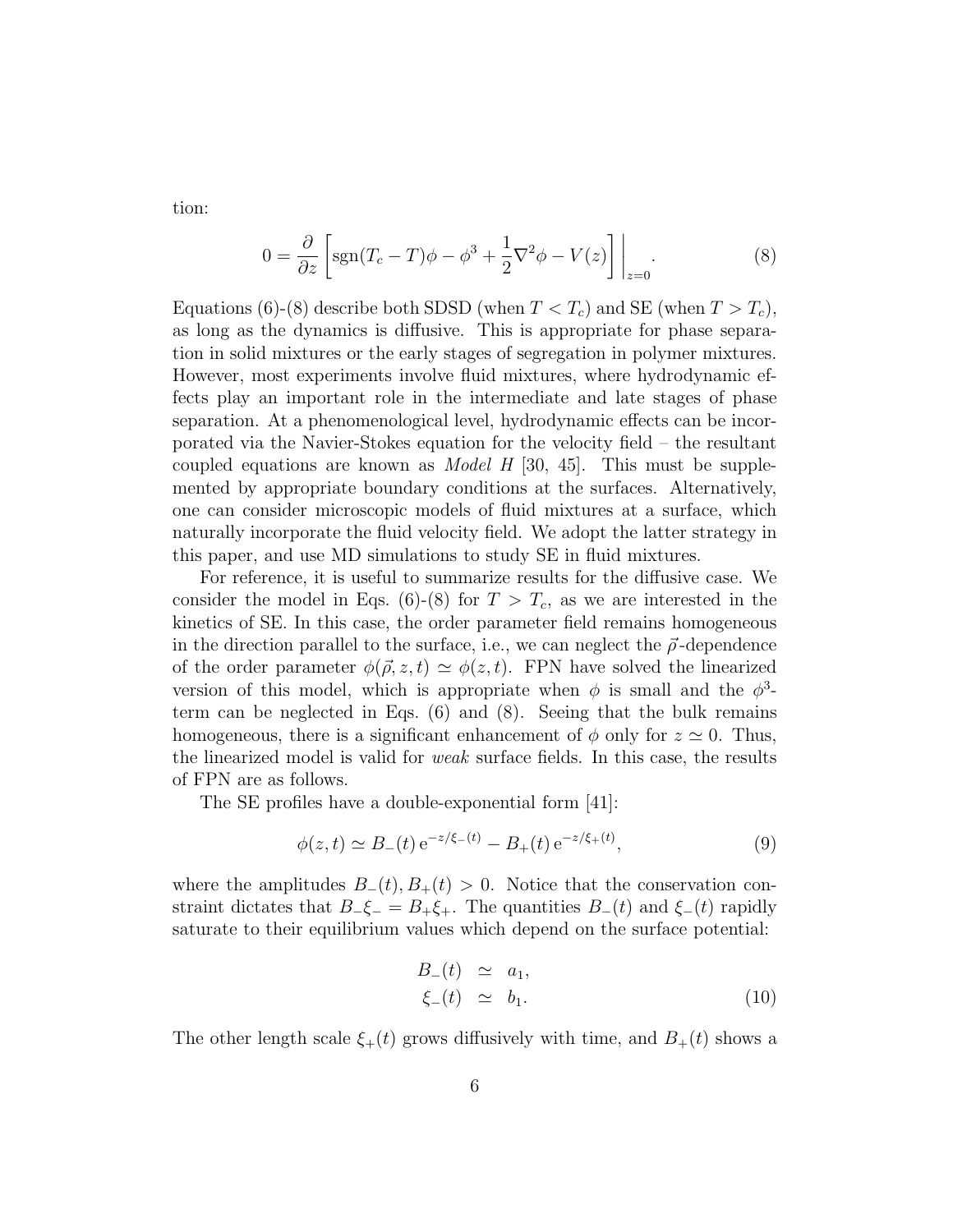corresponding decay:

$$
B_{+}(t) \simeq a_2 t^{-1/2}, \n\xi_{+}(t) \simeq b_2 t^{1/2}.
$$
\n(11)

The other properties of the enrichment profiles are obtained from Eq. (9). An experimentally important quantity is the time-dependence of  $\phi(z=0,t)$ , the value of the order parameter at the surface [20, 21, 22]:

$$
\phi(0, t) \simeq a_1 - a_2 t^{-1/2}.
$$
\n(12)

Thus,  $\phi(0, t)$  saturates diffusively to its equilibrium value. The thickness of the enrichment layer is measured as the first zero of the double-exponential profile. This increases logarithmically with time:

$$
Z_0(t) \simeq \frac{\xi_+\xi_-}{\xi_+-\xi_-} \ln\left(\frac{B_-}{B_+}\right)
$$
  
 
$$
\simeq \frac{\xi_-}{2} \ln\left(\frac{t}{\tau}\right), \quad \tau = \left(\frac{a_2}{a_1}\right)^2.
$$
 (13)

Finally, consider the time-dependence of the profile moments:

$$
\langle z^m \rangle = \int_0^\infty dz \, z^m \phi(z, t) \simeq \frac{1}{m!} \left( B_- \xi_-^{m+1} - B_+ \xi_+^{m+1} \right). \tag{14}
$$

Therefore, the asymptotic  $(t \to \infty)$  behavior of  $\langle z^m \rangle$  is  $\langle z^m \rangle \sim t^{m/2}$ .

These results apply for diffusive transport and are universal for a wide set of potentials. They have been obtained in the context of a linear theory, and there is a range of weak surface fields where the analytical results obtained from the linear model agree well with the numerical solution of the nonlinear Eqs.  $(6)-(8)$  [43]. As the field strength is increased, the validity of linear theory breaks down in the vicinity of the surface as the degree of enrichment becomes larger. Nevertheless, FPN demonstrated that the diffusive behavior of various profile characteristics is unaffected, even in the strongly nonlinear regime.

As stated earlier, we have undertaken MD simulations to examine whether hydrodynamic effects have any impact on the above phenomenology. Let us next present results from these simulations.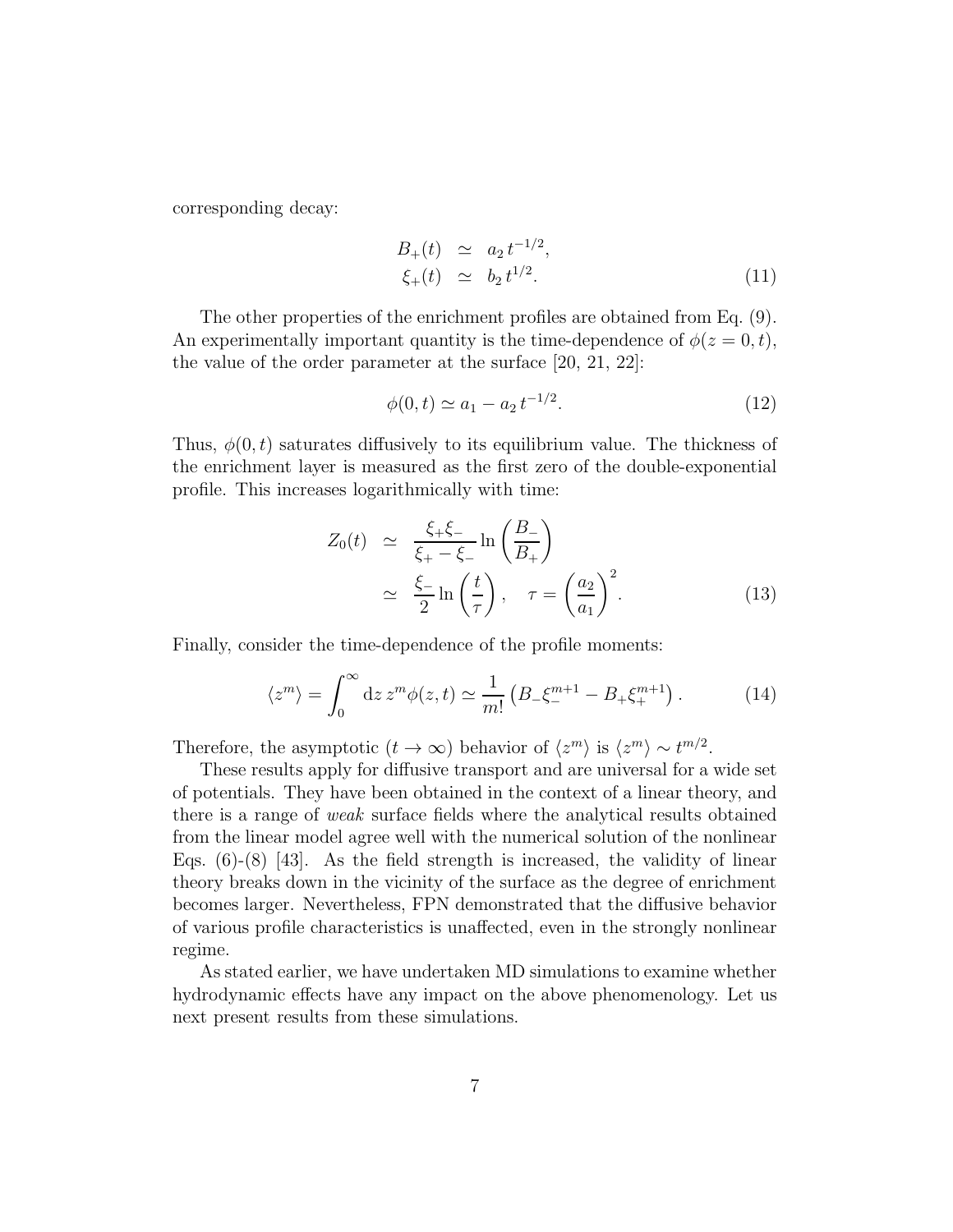### 3.2 Numerical Results

Figure 1 shows a three-dimensional snapshot of  $SE$  in a binary  $(AB)$  mixture at t = 7000. The surface field strengths are  $\epsilon_a = 3.0$  and  $\epsilon_r = 0.5$  in Eq.  $(2)$ . We see the formation of an A-rich (marked in gray) layer at the surface  $(z = 0)$ , resulting in a time-dependent SE profile which propagates into the bulk. However, in the bulk (large  $z$ ), the thermodynamically stable mixture continues to be homogeneous. In Fig. 2, we show cross-sections of the snapshots at  $z = 0$  for  $t = 70,7000$ . The cross-section shows all A atoms (marked gray) and all B atoms (marked black) lying in the interval  $z \in [0, \sigma]$ .

In Fig. 3, we show the temporal evolution of the laterally-averaged order parameter profiles  $\phi_{av}(z, t)$  vs. z, obtained from our MD simulations [44]. The order parameter is defined in terms of the local densities as  $\phi(\vec{r}, t)$  =  $(n_A - n_B)/(n_A + n_B)$ . The quantity  $\phi_{av}(z, t)$  is obtained by averaging  $\phi(\vec{r}, t)$ in the directions parallel to the surface, and then further averaging over 50 independent runs. These laterally-averaged profiles are analogous to depth profiles measured in experiments – see Fig. 7 in Ref. [20] or Fig. 4 in Ref. [22]. The enrichment profiles are shown for the case with field strength  $\epsilon_a = 2.0$  at times  $t = 280, 1400, 7000$ . It is clear that a layer rich in A forms at the surface immediately after the field is turned on. Due to the conservation of the order parameter, there must be a corresponding depletion layer which decays to  $\phi_{av} \simeq 0$  in the bulk. These profiles are in agreement with the experimental observations of Jones et al. [18] on blends of deuterated and protonated polystyrene, and the experimental results of Mouritsen [23] on biopolymer mixtures. Notice that similar profiles are seen for SDSD or surface-directed phase separation if the system is quenched to the metastable region of the phase diagram [16]. The evolution dynamics in that case is analogous to the SE problem as long as droplets are not nucleated in the system.

We make the following observations about the enrichment profiles in Fig. 3. First, for the field strengths we consider, the surface is strongly enriched in A:  $\phi_{av}(0, t) \simeq 1$  for  $\epsilon_a = 2.0, 3.0$ . Thus, the linear theory is not applicable in the enrichment layer as this would require  $\phi^3 \ll \phi$ . Second, at late times (say  $t = 7000$  in Fig. 3), the depletion region stretches deep into the bulk. To avoid finite-size effects, we confine our simulation to time regimes where the thickness of the depletion region  $\ll D = 64$ , the box size in the z-direction. As shown in Fig. 3, the profiles are fitted very well by the superposition of two exponential functions as in Eq. (9). Our simulations show that  $B_-(t)$  and  $\xi_-(t)$  rapidly saturate to their equilibrium values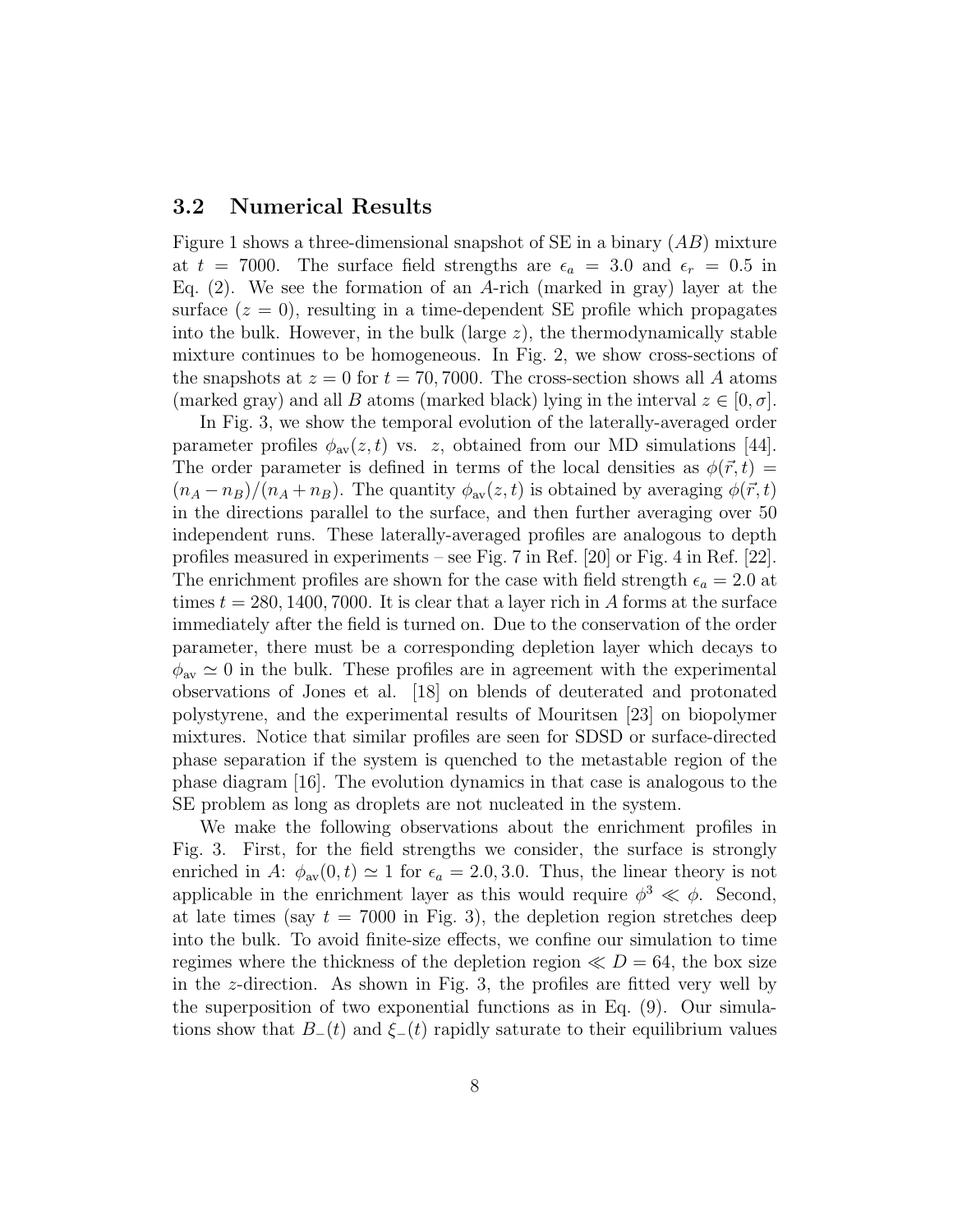(in agreement with the predictions of linear theory [41, 42, 43]) and may be treated as static parameters.

In Fig. 4, we show the time-dependence of  $\xi_{-}(t)$  and  $\xi_{+}(t)$  for three surface field strengths,  $\epsilon_a = 1.2, 2.0, 3.0$ . The saturation value of  $\xi$ <sub>−</sub> increases with the field strength. Further, we find that  $\xi_{+}(t)$  grows with time as a powerlaw  $(\xi_+ \sim t^{\theta})$  but there is a clear crossover in the growth exponent. At early times ( $t \ll t_c$ ), we have  $\theta \simeq 0.5$ , in the conformity with the prediction of linear diffusive growth. However, there is much more rapid growth at late times ( $t \gg t_c$ ) with  $\theta \simeq 1.0$ . To understand the crossover in Fig. 4, consider the dimensionless evolution equation for the order parameter in the presence of a velocity field  $\vec{v}(\vec{r}, t)$  [7, 8]:

$$
\frac{\partial}{\partial t}\phi(\vec{r},t) = \nabla^2 \mu - \vec{v} \cdot \vec{\nabla}\phi,
$$
\n
$$
\mu = \phi + \phi^3 - \frac{1}{2}\nabla^2 \phi.
$$
\n(15)

For the SE problem, we set  $\phi(\vec{r}, t) \simeq \phi(z, t)$  and  $v_z(\vec{r}, t) \simeq v_z(z, t)$ . Then

$$
\frac{\partial}{\partial t}\phi(z,t) = \frac{\partial^2 \mu}{\partial z^2} - v_z \frac{\partial \phi}{\partial z}.
$$
\n(16)

We use the double-exponential form of  $\phi(z,t)$  in Eq. (9) to estimate the various terms in Eq. (16) to leading order at  $z \sim O(\xi_{+})$ , i.e., far from the surface. We have

$$
\frac{\partial \phi}{\partial t} \sim \frac{1}{\xi_+^2} \frac{d\xi_+}{dt},
$$
  
\n
$$
\frac{\partial^2 \mu}{\partial z^2} \sim \frac{1}{\xi_+^3},
$$
  
\n
$$
v_z \frac{\partial \phi}{\partial z} \sim \frac{v_z}{\xi_+^2}.
$$
\n(17)

We have used the general relation  $B_-\xi_-=B_+\xi_+$  to obtain the above expressions. In this case, the bulk is homogeneous and there is no structure formation in the density or velocity fields, i.e.,  $v_z \sim$  constant. At early times, the diffusive term in Eq. (16) dominates, yielding  $\xi_+ \sim t^{1/2}$ . At late times, the convective term in Eq. (16) is dominant, giving  $\xi_+ \sim v_z t$ . The precise dependence of the crossover on various physical parameters can be estimated by considering the dimensional version of Eq. (15).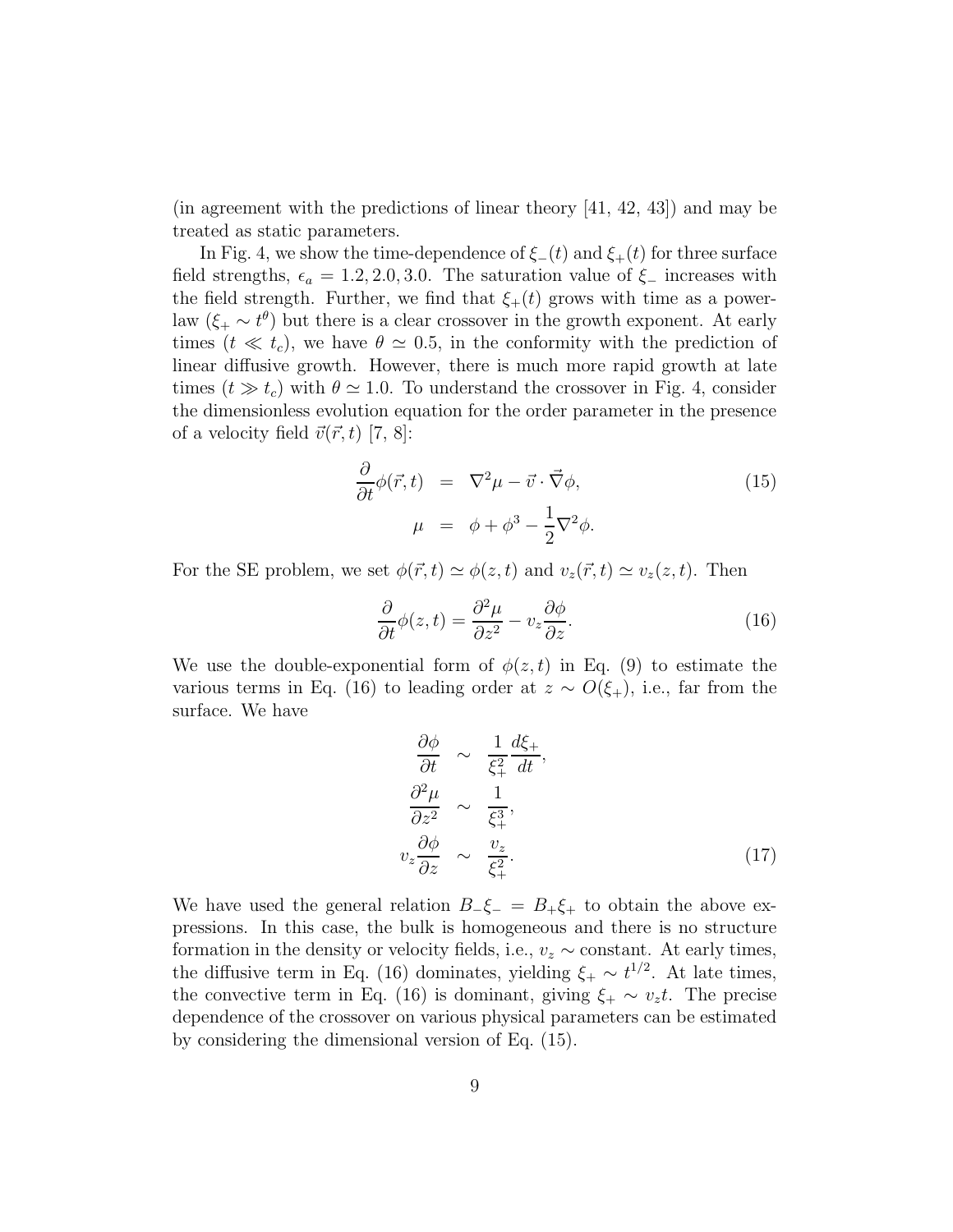The crossover in the growth exponent  $\theta$  is reminiscent of phase-separation kinetics in fluid mixtures quenched below  $T_c$  [7, 8]. In that case, the domains grow as  $L(t) \sim t^x$  with the exponent crossing over from 1/3 (diffusive regime) to 1 (viscous hydrodynamic regime) to 2/3 (inertial hydrodynamic regime). Recently, we have observed the  $1/3 \rightarrow 1$  crossover in the growth law for the wetting layer in MD studies of surface-directed phase separation [32]. Our MD results in this paper show that convective transport accelerates the growth of the SE layer also. Further, the onset of the hydrodynamic regime is faster for stronger surface fields. This result has important experimental implications, and we urge experimentalists to undertake a detailed study of this problem.

We have also confirmed that  $B_-(t)$  rapidly saturates to its equilibrium value, and that  $B_+(t) \sim \xi_+(t)^{-1}$  (results not shown here). The profile parameters are consistent with the conservation constraint,  $B_-\xi_-\simeq B_+\xi_+$ . Figure 5 shows the time-dependence of the surface value of the order parameter. We plot  $\phi_{av}(0,\infty) - \phi_{av}(0,t)$  vs.  $t^{-1}$  for  $\epsilon_a = 1.2, 2.0, 3.0$ , demonstrating that  $\phi_{av}(0, t)$  saturates linearly to its asymptotic value  $\phi_{av}(0, \infty)$ . Recall that  $\phi(0,t) \simeq B_-(t) - B_+(t) \simeq a_1 - a_2/\xi_+$ , and  $\xi_+ \sim t$  in the late stages.

Finally, we focus on the time-dependence of the thickness of the enriched layer, which is also of considerable experimental interest. For the doubleexponential profile in Eq.  $(9)$ , the zero is located at [cf. Eq.  $(13)$ ]

$$
Z_0(t) \simeq \xi_- \ln\left(\frac{B_-}{B_+}\right). \tag{18}
$$

Thus, we expect  $Z_0(t) \sim \ln t$  in both the time-regimes of Fig. 4, but the slope should be steeper for  $t > t_c$ . This is precisely the behavior seen in Fig. 6, where we plot our MD results for  $Z_0(t)$  vs. t on a log-linear scale. This confirms that there is a crossover in the growth exponent from the diffusive regime ( $\theta \simeq 0.5$ ) to the hydrodynamic regime ( $\theta \simeq 1.0$ ).

## 4 Summary and Discussion

Let us conclude this paper with a brief summary and discussion of our results. We are interested in the kinetics of surface enrichment (SE), which occurs when a miscible or metastable binary  $(AB)$  mixture is placed in contact with a surface having a preferential attraction for one of the components (say, A). A closely-related problem is that of surface-directed spinodal decomposition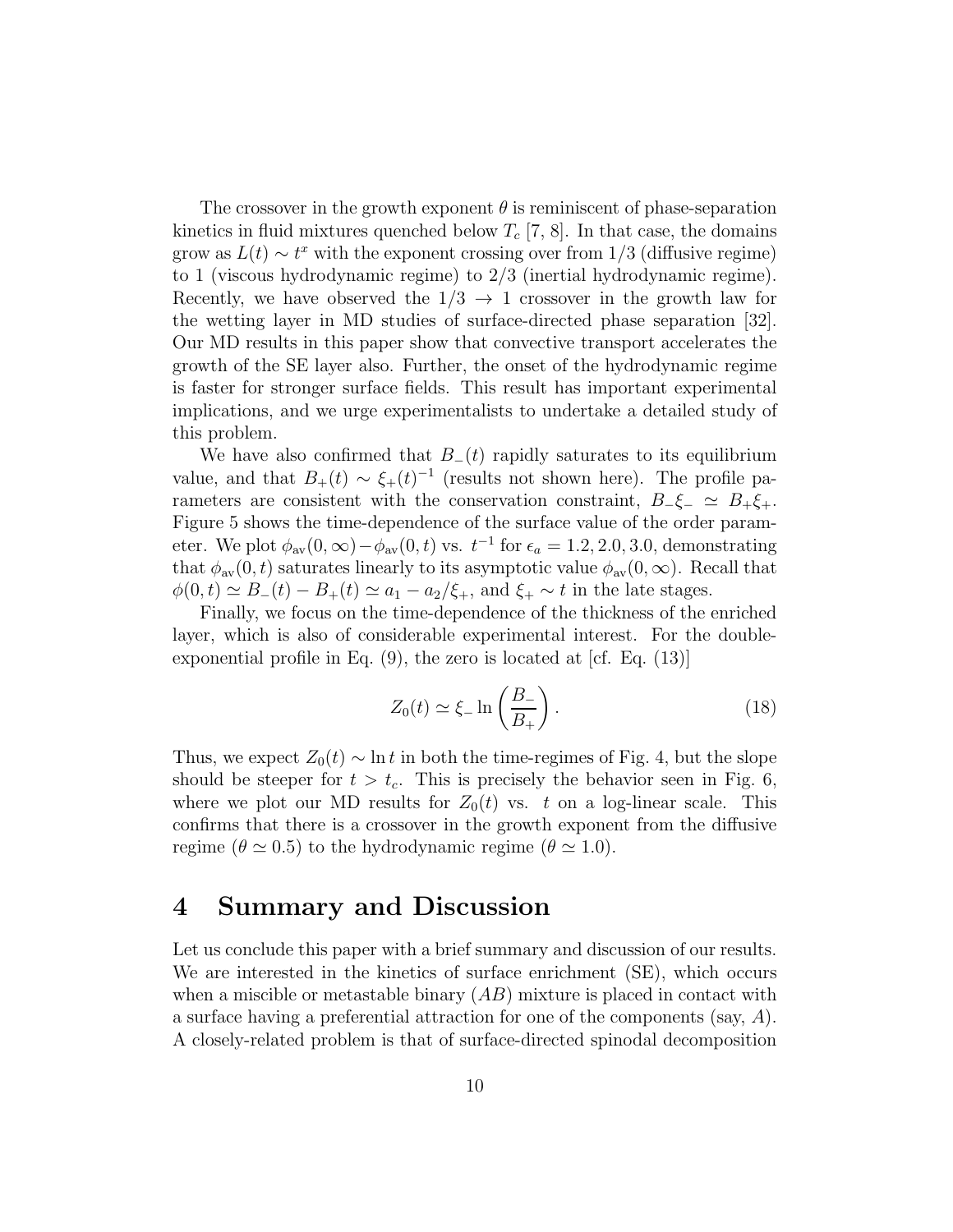(SDSD), where an unstable homogeneous mixture is placed in contact with a wetting surface [14]. The problems of SE and SDSD are of great scientific and technological importance. Experiments in this area have been performed on polymer blends, fluid mixtures, alloys, etc.

In this paper, we undertake comprehensive molecular dynamics (MD) simulations to study the kinetics of SE. The typical enrichment profile consists of an enriched surface layer, followed by an extended shallow depletion region. This profile propagates into the bulk with the passage of time. We are interested in understanding the role of hydrodynamic effects in driving the growth of the enrichment layer. In the context of phase-separation kinetics, we know that hydrodynamic transport drastically alters the intermediate and late stages of domain growth. At early times, the characteristic length scale of the SE profile grows diffusively with time  $(\xi_+ \sim t^{1/2})$ , which is consistent with linear theory for the Cahn-Hilliard model. However, the growth exponent undergoes a crossover to a convective regime, and the late-stage dynamics is  $\xi_+ \sim t$ . There is a corresponding crossover in the growth dynamics of the thickness of the enrichment layer  $Z_0(t)$ . The growth of  $Z_0(t)$ is logarithmic in both regimes, but with a different slope.

The MD results presented here have significant implications for SE experiments, as many of these are performed on fluid mixtures. We hope that our MD results will provoke fresh experimental interest in this problem, and our theoretical results will be subjected to an experimental confirmation.

#### Acknowledgments

PKJ acknowledges the University Grants Commission, India for financial support. SP is grateful to Kurt Binder and Harry Frisch for a fruitful collaboration on the problems discussed here.

## References

- [1] J. W. Cahn, J. Chem. Phys. 66, 3667 (1977).
- [2] M. E. Fisher, J. Stat. Phys. 34, 667 (1984).
- [3] M. E. Fisher, J. Chem. Soc. Faraday Trans. 282, 1569 (1986).
- [4] P. G. de Gennes, Rev. Mod. Phys. 57, 827 (1985).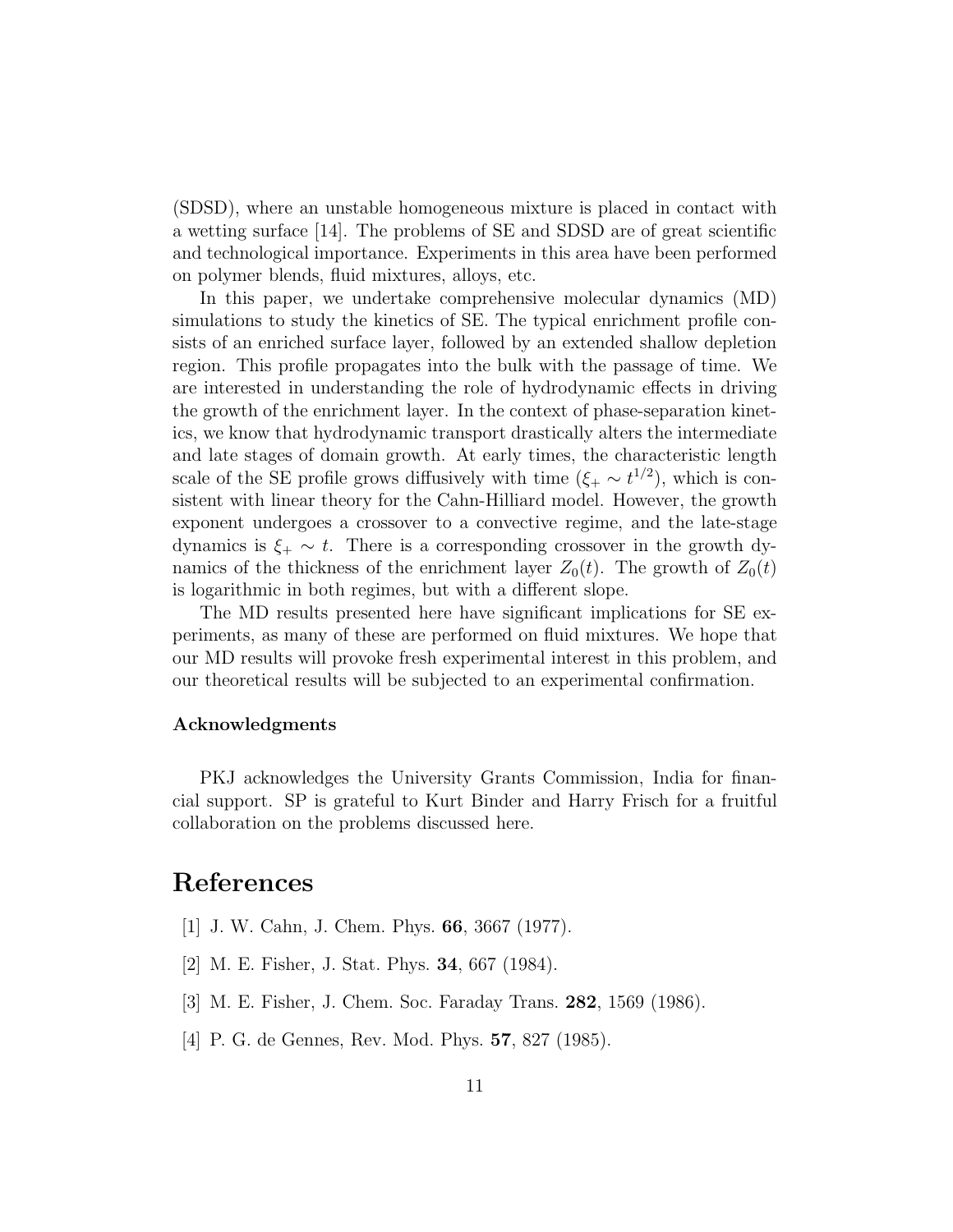- [5] S. Dietrich, in Phase Transitions and Critical Phenomena, edited by C. Domb and J. L. Lebowitz (Academic Press, London, 1988), Vol. 12, p. 1.
- [6] T. Young, Philos. Trans. R. Soc. Lond., Ser. A 95, 69 (1805).
- [7] A. J. Bray, Adv. Phys. **43**, 357 (1994).
- [8] Kinetics of Phase Transitions, edited by S. Puri and V.K. Wadhawan (CRC Press, Boca Raton, Florida, 2009).
- [9] R. A. L. Jones, L. J. Norton, E. J. Kramer, F. S. Bates, and P. Wiltzius, Phys. Rev. Lett. 66, 1326 (1991).
- [10] G. Krausch, C.-A. Dai, E. J. Kramer, and F. S. Bates, Phys. Rev. Lett. 71, 3669 (1993).
- [11] G. Krausch, Mater. Sci. Eng. Rep. R14, 1 (1995).
- [12] M. Geoghegan and G. Krausch, Prog. Polym. Sci. 28, 261 (2003).
- [13] S. Puri and H. L. Frisch, J. Phys.: Condens. Matter 9, 2109 (1997).
- [14] S. Puri, J. Phys.: Condens. Matter 17, R101 (2005).
- [15] K. Binder, S. Puri, S. K. Das, and J. Horbach, J. Stat. Phys. 138, 51 (2010).
- [16] S. Puri and K. Binder, Phys. Rev. Lett. 86, 1797 (2001); Phys. Rev. E 66, 061602 (2002).
- [17] Y. S. Lipatov, in Encyclopedia of Surface and Colloid Science, edited by P. Somasundaran and A. T. Hubbard (Taylor and Francis, New York, 2006).
- [18] R. A. L. Jones, E. J. Kramer, M. H. Rafailovich, J. Sokolov, and S. A. Schwarz, Phys. Rev. Lett. 62, 280 (1989).
- [19] R. A. L. Jones and E. J. Kramer, Philos. Mag. B 62, 129 (1990).
- [20] M. Geoghegan, T. Nicolai, J. Penfold, and R. A. L. Jones, Macromolecules 30, 4220 (1997).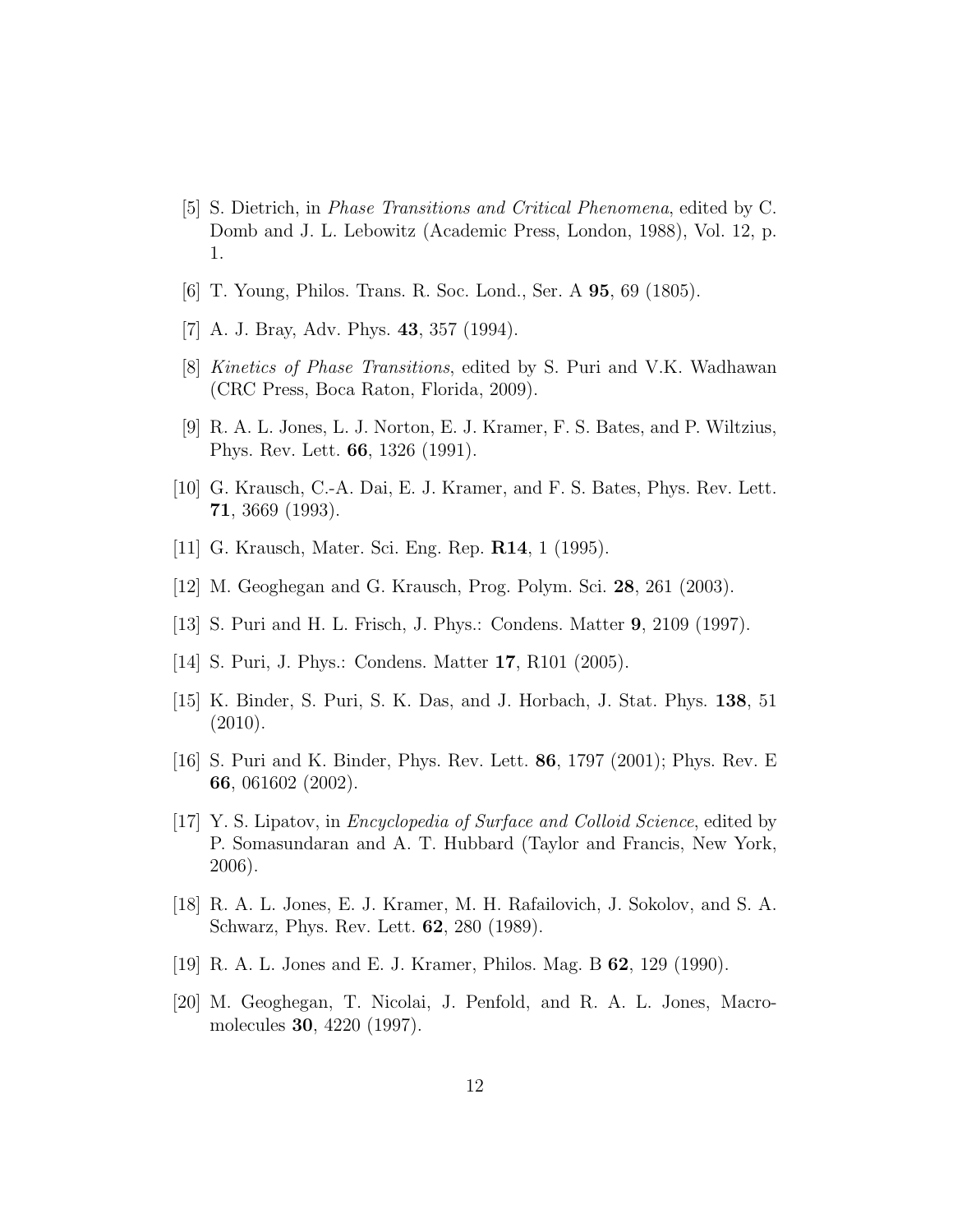- [21] J. Genzer and R. J. Composto, Europhys. Lett. 38, 171 (1997).
- [22] H. Wang, J. F. Douglas, S. K. Satija, R. J. Composto, and C. C. Han, Phys. Rev. E 67, 061801 (2003).
- [23] O. G. Mouritsen (private communication).
- [24] J. M. Blakely, in Chemistry and Physics of Solid Surfaces, edited by R. Vanselow (Chemical Rubber, Boca Raton, 1979), Vol. 2.
- [25] P. Lejcek, J. Kovac, J. Vanickova, J. Ded, Z. S. Zija, and A. Zalar, Surface and Interface Analysis 42, (2010).
- [26] P. Guenoun, D. Beysens, and M. Robert, Phys. Rev. Lett. 65, 2406 (1990); Physica A 172, 137 (1991).
- [27] V. M. Kendon, M. E. Cates, I. Pagonabarraga, J.-C. Desplat, and P. Bladon, J. Fluid Mech. 440, 147 (2001).
- [28] A. J. Wagner and M. E. Cates, Europhys. Lett. 56, 556 (2001).
- [29] S. Ahmad, S. K. Das, and S. Puri, arXiv:1005.5096 (2010).
- [30] H. Tanaka, J. Phys.: Condens. Matter 13, 4637 (2001).
- [31] S. Bastea, S. Puri, and J. L. Lebowitz, Phys. Rev. E 63, 041513 (2001).
- [32] P. K. Jaiswal, S. Puri, and S. K. Das, in preparation.
- [33] S. K. Das, S. Puri, J. Horbach, and K. Binder, Phys. Rev. Lett. 96, 016107 (2006); Phys. Rev. E 73, 031604 (2006).
- [34] S. K. Das, J. Horbach, and K. Binder, J. Chem. Phys. 119, 1547 (2003).
- [35] S. K. Das, J. Horbach, K. Binder, M. E. Fisher, and J. V. Sengers, J. Chem. Phys. 125, 024506 (2006).
- [36] S. K. Das, M. E. Fisher, J. V. Sengers, J. Horbach, and K. Binder, Phys. Rev. Lett. 97, 025702 (2006).
- [37] M. P. Allen and D. J. Tildesley, Computer Simulation of Liquids (Clarendon Press, Oxford, 1987).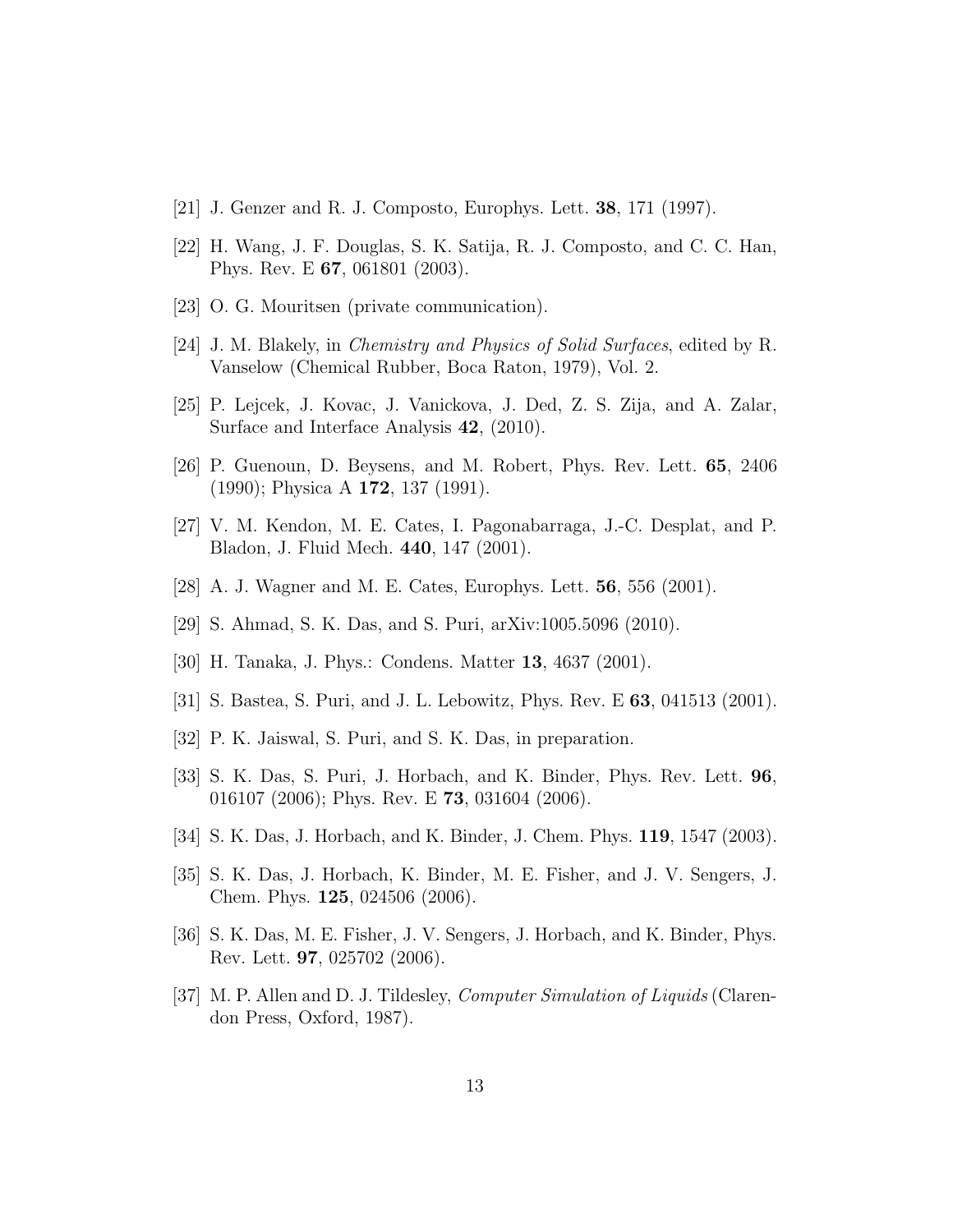- [38] Monte Carlo and Molecular Dynamics of Condensed Matter Systems, edited by K. Binder and G. Ciccotti (Italian Physical Society, Bologna, 1996).
- [39] Z. Jiang and C. Ebner, Phys. Rev. B 39, 2501 (1989).
- [40] R. Toral and A. Chakrabarti, Phys. Rev. B 43, 3438 (1991).
- [41] K. Binder and H. L. Frisch, Z. Phys. B 84, 403 (1991).
- [42] S. Puri and H. L. Frisch, J. Chem. Phys. 79, 5560 (1993).
- [43] H. L. Frisch, S. Puri, and P. Nielaba, J. Chem. Phys. 110, 10514 (1999).
- [44] S. Puri and K. Binder, Phys. Rev. A 46, R4487 (1992); Phys. Rev. E 49, 5359 (1994); J. Stat. Phys. 77, 145 (1994); S. Puri, K. Binder, and H. L. Frisch, Phys. Rev. E 56, 6991 (1997).
- [45] P. C. Hohenberg and B. I. Halperin, Rev. Mod. Phys. **49**, 435 (1977).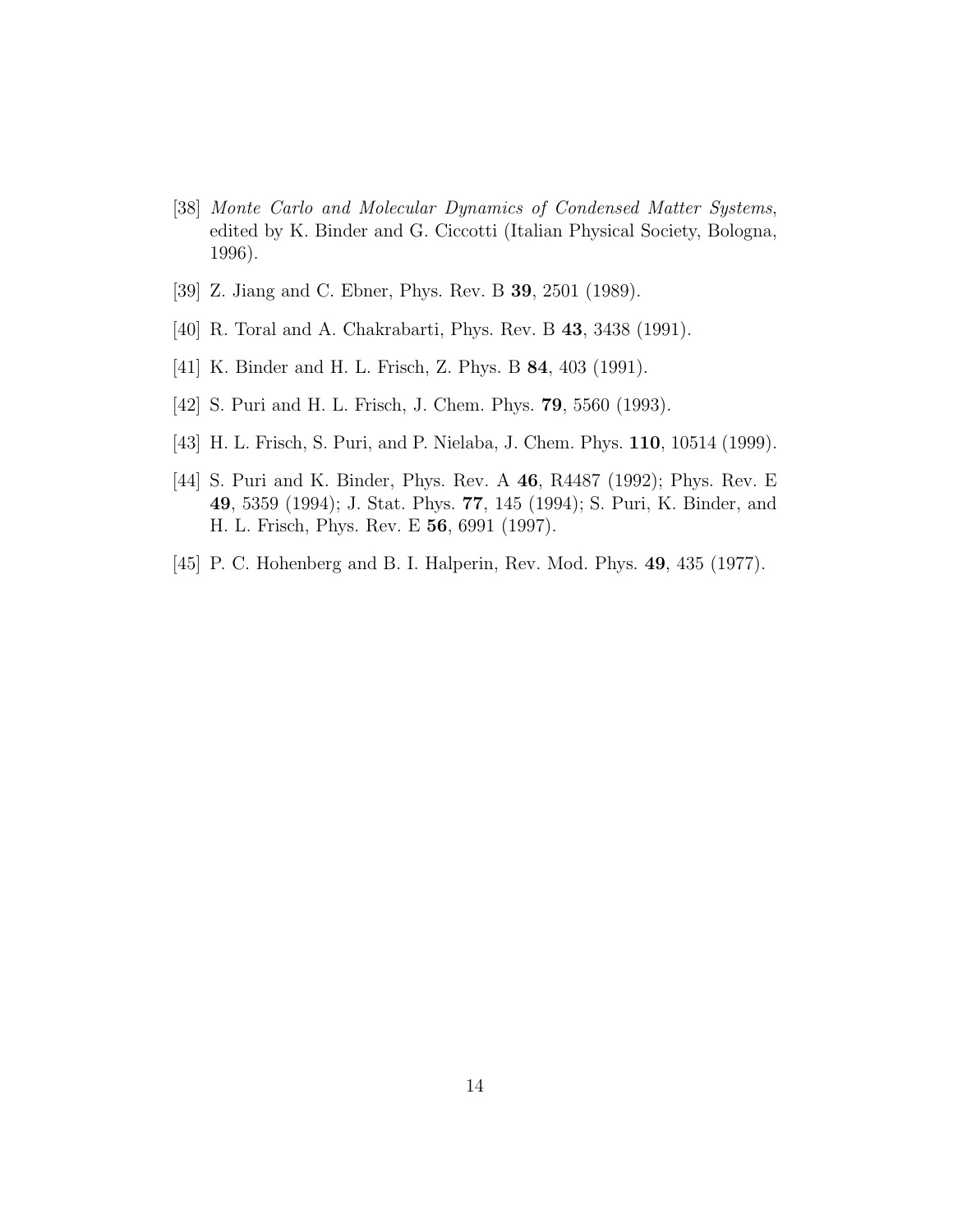

Figure 1: Snapshot of surface enrichment (SE) in a binary (AB) Lennard-Jones (LJ) mixture, which is confined in a box of size  $L \times L \times D$  with  $L = 32$ ,  $D = 64.$  (All lengths are measured in units of the LJ diameter.) Periodic boundary conditions are applied in the  $x, y$  directions, while an impenetrable  $L \times L$  surface at  $z = 0$  attracts the A-particles. For clarity, we show only part of the simulation box with  $z \in [0, 32]$ . The initial condition for this run consisted of a random mixture of equal amounts of  $A$  and  $B$  particles  $(N_A = N_B = 32768)$ . Time is measured in dimensionless LJ units. For further details of the MD simulation, see Sec. 2. The A-particles are marked gray, and the B-particles are marked black. The snapshot corresponds to  $t = 7000$  for the surface potential in Eq. (2) with  $\epsilon_a = 3.0, \epsilon_r = 0.5$ . The Arich enrichment layer is formed at  $z = 0$ , while for large z, the stable mixture continues to be homogeneous.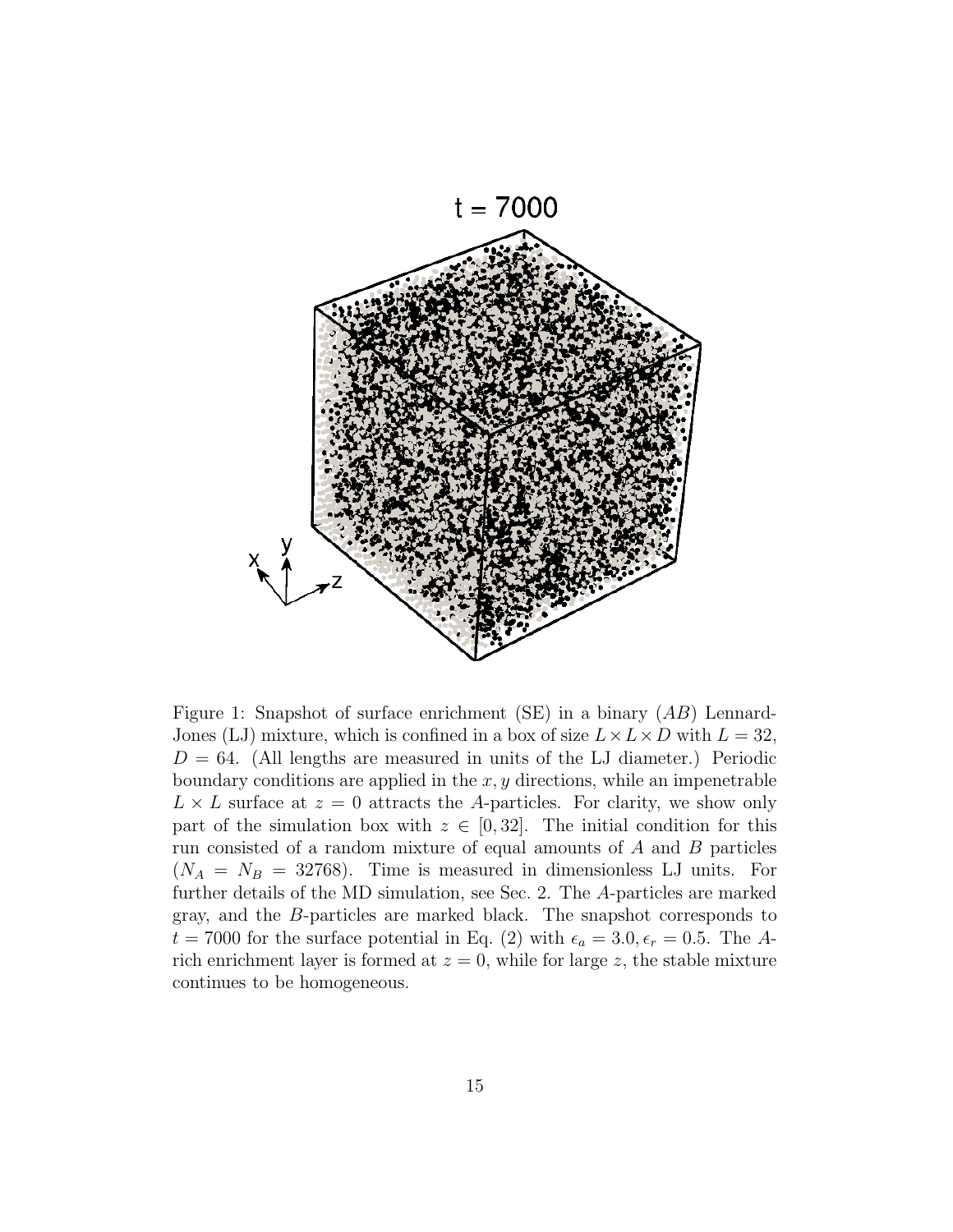

Figure 2: Cross-section at  $z = 0$  of the SE snapshots at time  $t = 70$  and 7000. The A-particles are marked gray and the B-particles are marked black. Other simulation details are the same as for Fig. 1.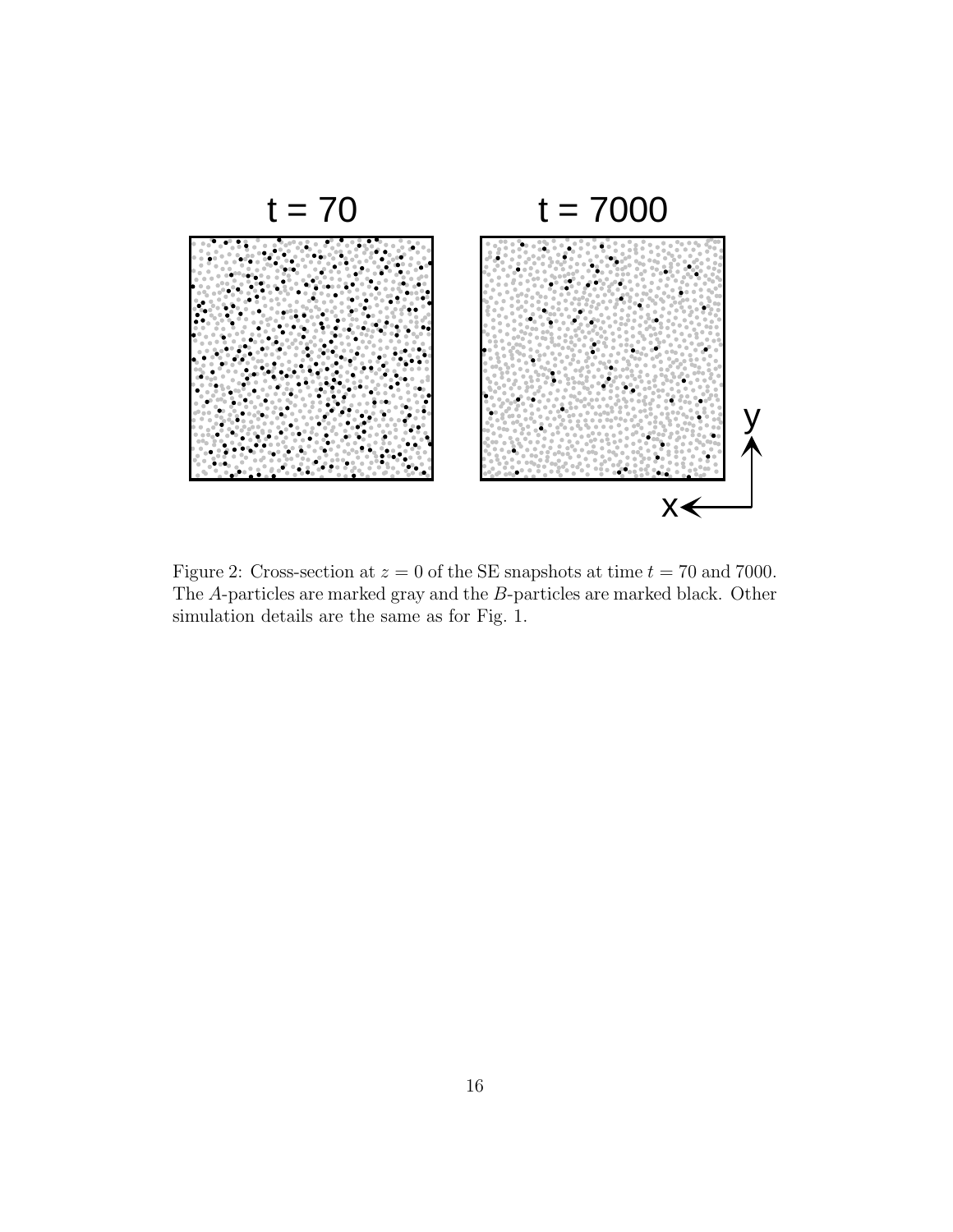

Figure 3: Laterally-averaged order parameter profiles  $[\phi_{av}(z, t)$  vs. z] at the dimensionless times  $t = 280, 1400, 7000$ . The surface potential is given by Eq. (2) with  $\epsilon_a = 2.0, \epsilon_r = 0.5$ . The double-exponential fits for the SE profiles are shown as solid lines.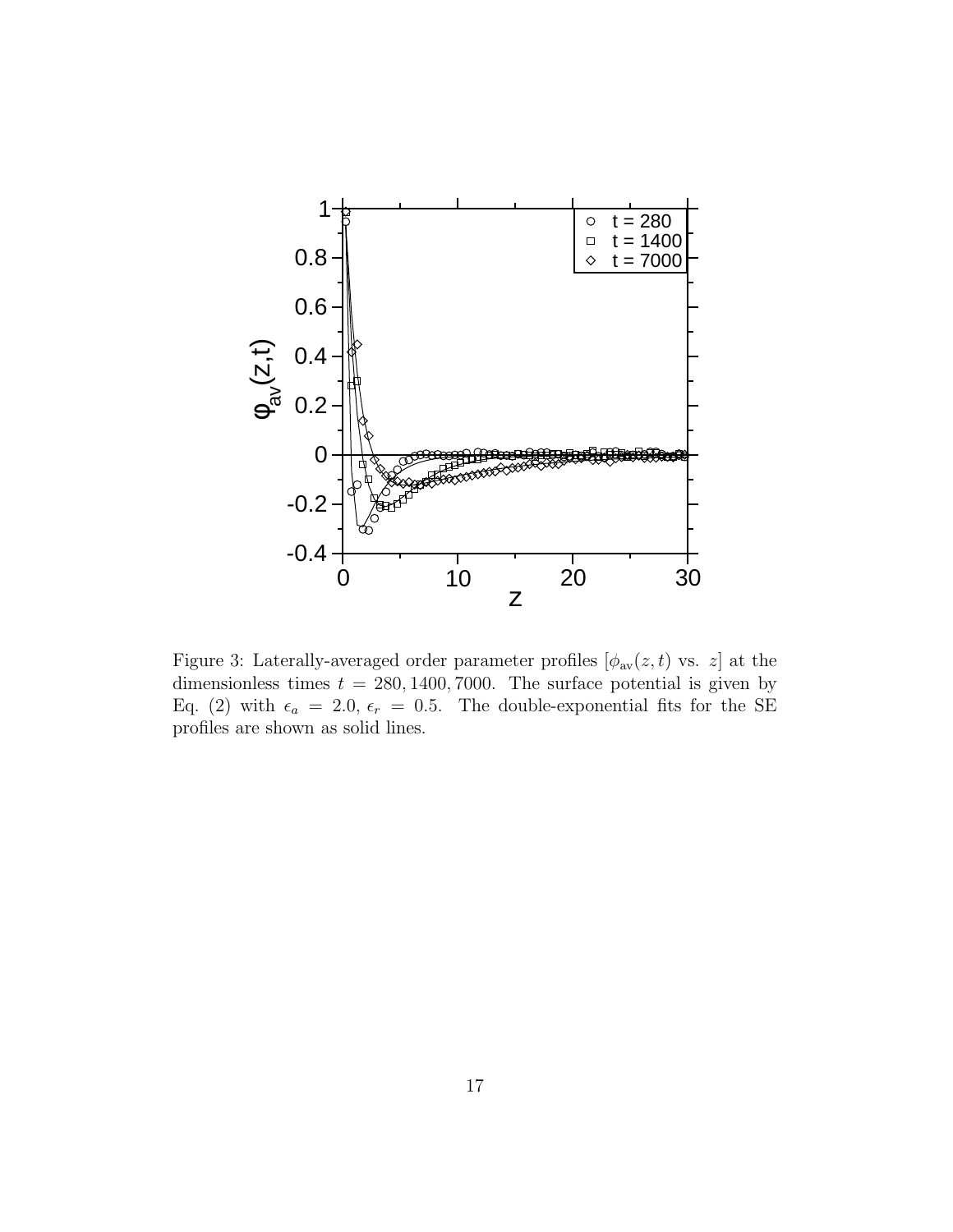

Figure 4: Time-dependence of the fit parameters  $\xi$  (left panel) and  $\xi$ + (right panel) of SE profiles. The surface field values are indicated in the legends. The length scale  $\xi_-(t)$  rapidly saturates to its equilibrium value, whereas  $\xi_{+}(t)$  shows a crossover from the diffusive regime  $(\xi_{+} \sim t^{1/2})$  to the hydrodynamic regime ( $\xi_{+} \sim t$ ) for higher surface field strengths ( $\epsilon_{a}$  = 2.0, 3.0). The lines of slope 1/2 and 1 are provided as a guide to the eye.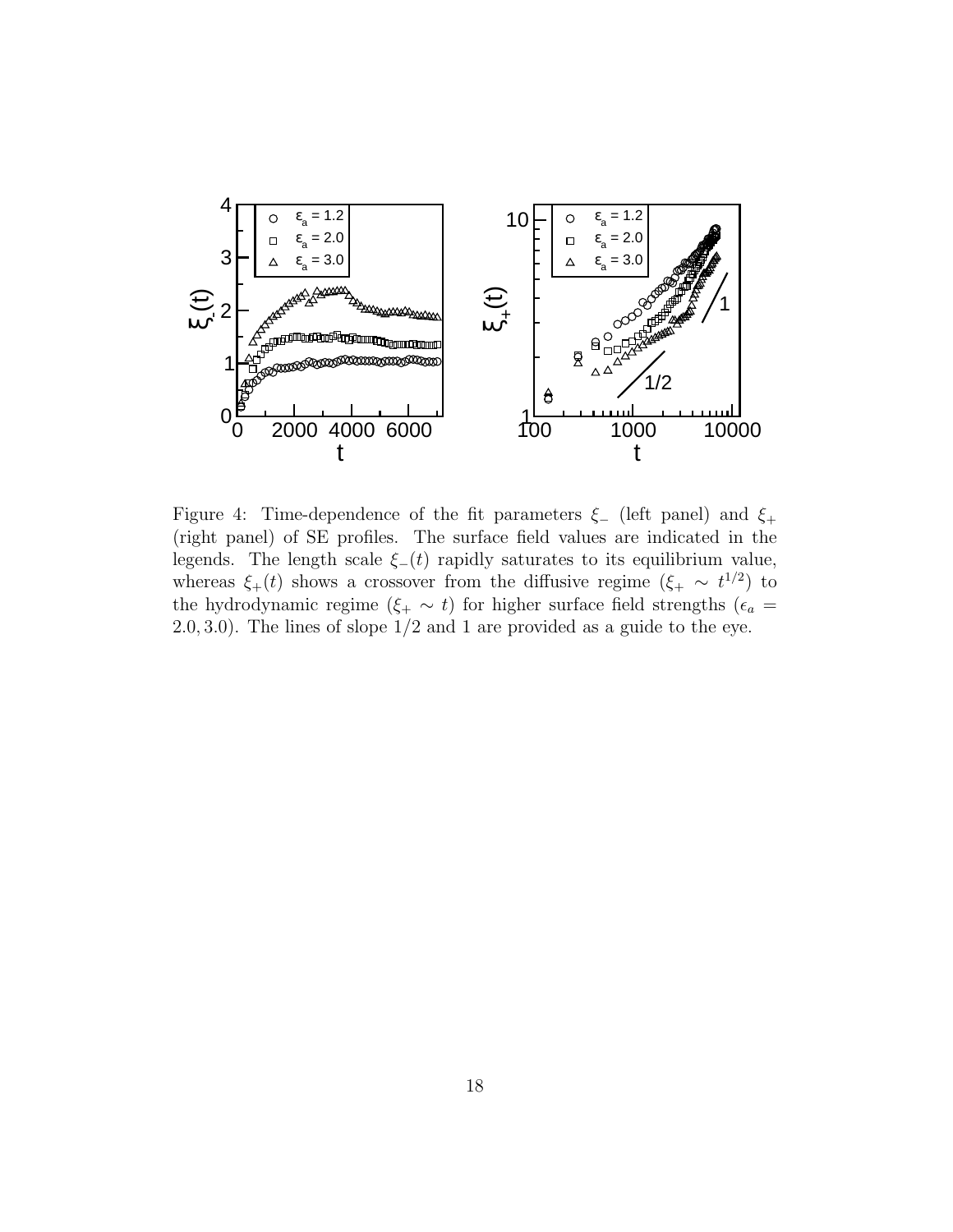

Figure 5: Time-dependence of the surface value of the order parameter for the SE profiles. We plot  $\phi_{av}(0,\infty) - \phi_{av}(0,t)$  vs.  $t^{-1}$  for  $\epsilon_a = 1.2, 2.0, 3.0$ .